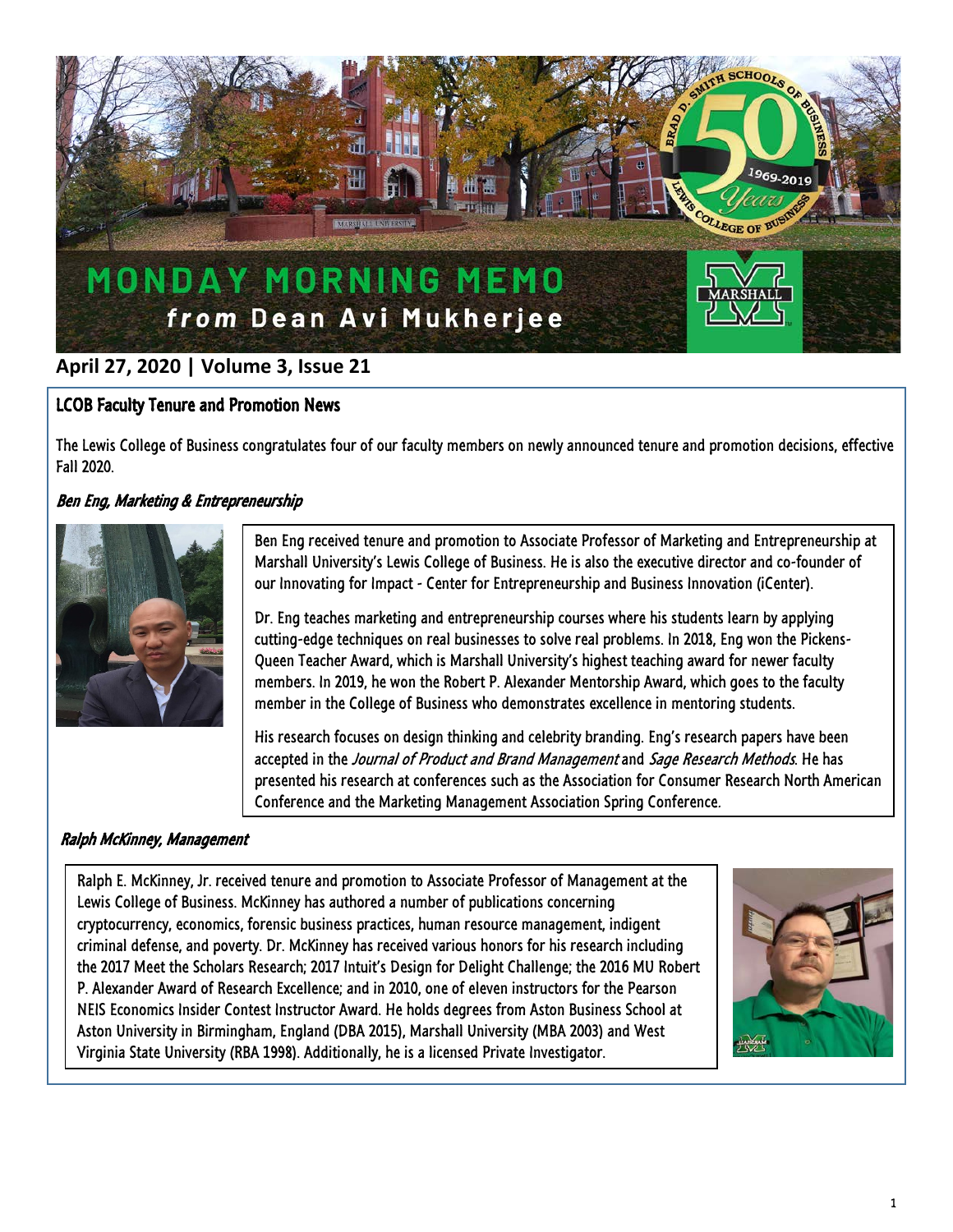

#### Susan Lanham, Accountancy



Susan Lanham received tenure and promotion to Associate Professor of Accounting at Marshall University's Lewis College of Business. She is also the Director of the Master of Science in Accountancy Program.

Dr. Lanham came to Marshall with nineteen years' experience offering litigation support services as an expert in forensic accounting. She designed and developed two forensic accounting courses for the LCOB. One is an undergraduate course focused on forensic and investigative accounting in criminal litigation and the other is a graduate course focused on valuations in civil litigation.

In 2019, Susan won the Robert Bruce Hayes Award for Excellence in Teaching. She was also selected to be a member of the 2020 cohort of the John Marshall Leadership Fellows Program and the 2020- 2021 EDGE Mentoring Program.

Susan's primary research focuses on forensic and investigative accounting, accounting analytics, and accounting education. Her papers have been accepted in the Journal of Forensic and Investigative Accounting, American Journal of Business Education, and Business Education Forum.

#### Uyi Lawani, Management

 years as an Assistant Professor at Concordia University, Wisconsin. He primarily teaches strategic management and organizational sustainability. His research work spans the areas of management strategy, corporate performance, and emerging economies. Uyi Lawani received tenure and promotion to Associate Professor of Management at the Lewis College of Business at Marshall University. Uyi Lawani has been a university teacher since 2006. He joined Marshall University's Lewis College of Business in the summer of 2014 after spending three

 Prior to becoming an academic, Uyi trained as an infantry soldier and was in active service for nine years. Upon leaving the army in 1998, he worked as a laboratory scientist in manufacturing and thereafter as a risk analyst in banking.

To date, Dr. Lawani has received several awards including the Marshall University Robert P. Alexander mentorship award in 2017.

He earned a PhD in Strategy and Economics as a Toulouse Fellow at the University of North Texas. He holds an MBA in Finance from East Carolina University and a B.Sc. in Microbiology from the University of Benin in his native Nigeria.